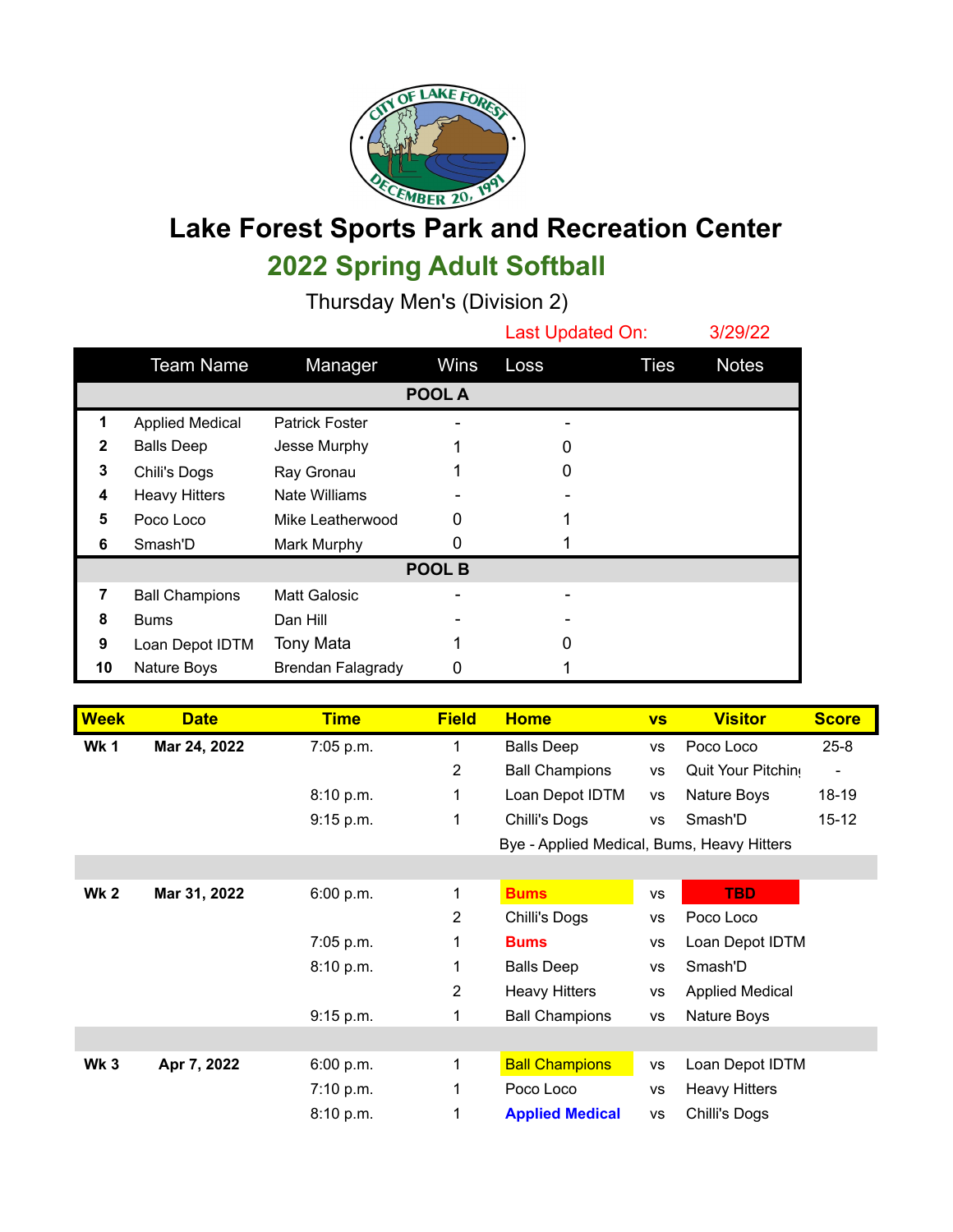|              |              |           | $\overline{2}$ | Nature Boys            | <b>VS</b> | <b>Bums</b>            |  |
|--------------|--------------|-----------|----------------|------------------------|-----------|------------------------|--|
|              |              | 9:15 p.m. | $\overline{2}$ | <b>Balls Deep</b>      | <b>VS</b> | <b>Applied Medical</b> |  |
|              |              |           |                |                        |           |                        |  |
| Wk 4         | Apr 14, 2022 | 6:00 p.m. | 1              | <b>Applied Medical</b> | <b>VS</b> | <b>Heavy Hitters</b>   |  |
|              |              | 7:10 p.m. | 1              | Smash'd                | <b>VS</b> | Chili's Dogs           |  |
|              |              | 8:10 p.m. | $\overline{2}$ | <b>Ball Champions</b>  | <b>VS</b> | <b>Bums</b>            |  |
|              |              | 9:15 p.m. | 1              | <b>Balls Deep</b>      | <b>VS</b> | <b>Ball Champions</b>  |  |
|              |              |           | 3              | Nature Boys            | <b>VS</b> | Loan Depot IDTM        |  |
|              |              |           |                | Bye - Poco Loco        |           |                        |  |
|              |              |           |                |                        |           |                        |  |
| <b>Wk 5</b>  | Apr 21, 2022 | 6:00 p.m. | 1              | Loan Depot IDTM        | <b>VS</b> | <b>Ball Champions</b>  |  |
|              |              | 7:10 p.m. | 1              | <b>Bums</b>            | <b>VS</b> | Nature Boys            |  |
|              |              | 8:10 p.m. | 1              | <b>Heavy Hitters</b>   | <b>VS</b> | <b>Balls Deep</b>      |  |
|              |              | 9:15 p.m. | 1              | Smash'D                | <b>VS</b> | <b>Applied Medical</b> |  |
|              |              |           | $\overline{2}$ | Poco Loco              | <b>VS</b> | Chili's Dogs           |  |
|              |              |           |                |                        |           |                        |  |
| Wk 6         | Apr 28, 2022 | 6:00 p.m. | 1              | Loand Depot IDTM       | <b>VS</b> | <b>Ball Champions</b>  |  |
|              |              | 7:10 p.m. | 1              | <b>Bums</b>            | VS        | <b>Ball Champions</b>  |  |
|              |              | 8:10 p.m. | 1              | <b>Applied Medical</b> | <b>VS</b> | Nature Boys            |  |
|              |              |           | 3              | Smash'D                | <b>VS</b> | <b>Balls Deep</b>      |  |
|              |              | 9:15 p.m. | 3              | <b>Heavy Hitters</b>   | <b>VS</b> | Poco Loco              |  |
|              |              |           |                | Bye - Chili's Dogs     |           |                        |  |
|              |              |           |                |                        |           |                        |  |
| <b>Wk 7</b>  | May 5, 2022  | 6:00 p.m. | 1              | <b>Balls Deep</b>      | <b>VS</b> | <b>Heavy Hitters</b>   |  |
|              |              | 7:10 p.m. | 1              | Loan Depot IDTM        | VS        | <b>Bums</b>            |  |
|              |              | 8:10 p.m. | 1              | Smash'D                | VS        | Poco Loco              |  |
|              |              |           | $\overline{2}$ | <b>Ball Champions</b>  | <b>VS</b> | <b>Nature Boys</b>     |  |
|              |              | 9:15 p.m. | 1              | Chili's Dogs           | <b>VS</b> | <b>Applied Medical</b> |  |
|              |              |           |                |                        |           |                        |  |
| Wk8          | May 12, 2022 | 6:00 p.m. | 1              | Poco Loco              | <b>VS</b> | Smash'D                |  |
|              |              | 7:10 p.m. | 1              | Nature Boys            | <b>VS</b> | <b>Bums</b>            |  |
|              |              | 8:10 p.m. | 1              | <b>Applied Medical</b> | <b>VS</b> | <b>Balls Deep</b>      |  |
|              |              |           |                |                        |           |                        |  |
|              |              | 9:15 p.m. | 1              | <b>Heavy Hitters</b>   | <b>VS</b> | Chili's Dogs           |  |
|              |              |           | 3              | <b>Ball Champions</b>  | <b>VS</b> | Loan Depot IDTM        |  |
|              |              |           |                |                        |           |                        |  |
| Wk 9         | May 19, 2022 | 6:00 p.m. | 1              | Smash'D                | <b>VS</b> | <b>Heavy Hitters</b>   |  |
|              |              | 7:10 p.m. | 1              | Poco Loco              | <b>VS</b> | <b>Applied Medical</b> |  |
|              |              |           | $\overline{2}$ | <b>Loan Depot IDTM</b> | <b>VS</b> | <b>Bums</b>            |  |
|              |              | 8:10 p.m. | 1              | <b>Balls Deep</b>      | <b>VS</b> | Chili's Dogs           |  |
|              |              | 9:15 p.m. | 1              | Nature Boys            | <b>VS</b> | <b>Ball Champions</b>  |  |
|              |              |           |                |                        |           |                        |  |
| <b>Wk 10</b> | May 26, 2022 | 6:00 p.m. | 1              | <b>Bums</b>            | <b>VS</b> | <b>Ball Champions</b>  |  |